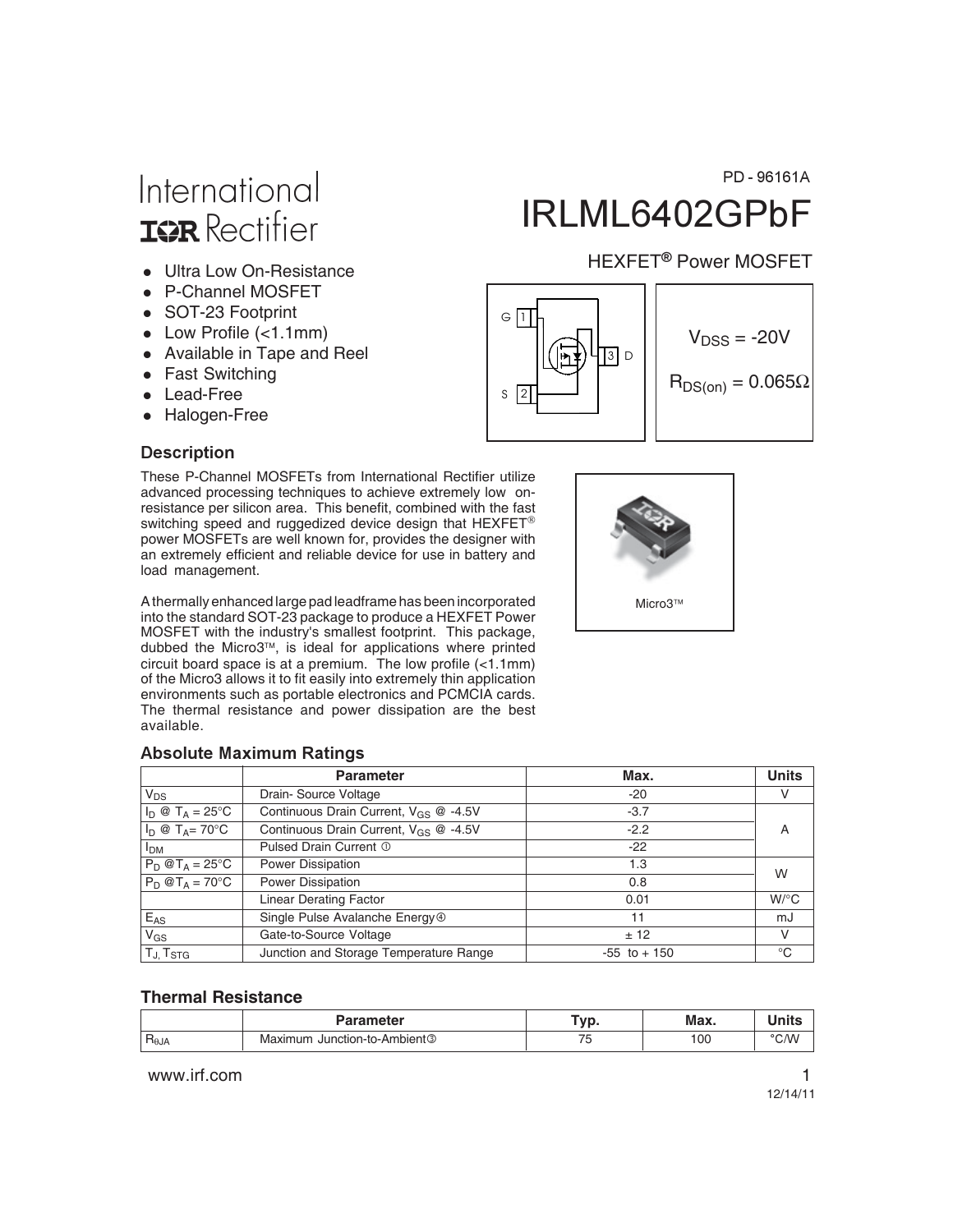International **IOR** Rectifier

|                                        | <b>Parameter</b>                     | Min.  | Typ.     | Max.        | <b>Units</b> | <b>Conditions</b>                                                 |
|----------------------------------------|--------------------------------------|-------|----------|-------------|--------------|-------------------------------------------------------------------|
| $V_{(BR)DSS}$                          | Drain-to-Source Breakdown Voltage    | $-20$ |          |             | V            | $V_{GS} = 0V$ , $I_D = -250 \mu A$                                |
| $\Delta V_{\text{(BR)DSS}}/\Delta T_J$ | Breakdown Voltage Temp. Coefficient  |       | $-0.009$ |             | $V$ /°C      | Reference to 25 $\degree$ C, $I_D = -1 \text{mA} \textcircled{2}$ |
| $R_{DS(on)}$                           | Static Drain-to-Source On-Resistance |       |          | 0.050 0.065 | Ω            | $V_{GS} = -4.5V$ , $I_D = -3.7A$ ②                                |
|                                        |                                      |       |          | 0.080 0.135 |              | $V_{GS} = -2.5V$ , $I_D = -3.1A$ ©                                |
| $V_{GS(th)}$                           | Gate Threshold Voltage               | -0.40 | $-0.55$  | $-1.2$      | V            | $V_{DS} = V_{GS}$ , $I_D = -250 \mu A$                            |
| $g_{fs}$                               | Forward Transconductance             | 6.0   |          |             | S            | $V_{DS}$ = -10V, $I_D$ = -3.7A $\circledcirc$                     |
|                                        | Drain-to-Source Leakage Current      |       |          | $-1.0$      |              | $V_{DS}$ = -20V, $V_{GS}$ = 0V                                    |
| <b>I</b> <sub>DSS</sub>                |                                      |       |          | $-25$       | μA           | $V_{DS}$ = -20V, $V_{GS}$ = 0V, $T_{J}$ = 70°C                    |
|                                        | Gate-to-Source Forward Leakage       |       |          | $-100$      | nA           | $V_{GS} = -12V$                                                   |
| <b>I</b> GSS                           | Gate-to-Source Reverse Leakage       |       |          | 100         |              | $V_{GS} = 12V$                                                    |
| $Q_{q}$                                | <b>Total Gate Charge</b>             |       | 8.0      | 12          |              | $I_D = -3.7A$                                                     |
| $Q_{gs}$                               | Gate-to-Source Charge                |       | 1.2      | 1.8         | пC           | $V_{DS} = -10V$                                                   |
| $Q_{\text{qd}}$                        | Gate-to-Drain ("Miller") Charge      |       | 2.8      | 4.2         |              | $V_{GS} = -5.0V$ $\odot$                                          |
| $t_{d(on)}$                            | Turn-On Delay Time                   |       | 350      |             |              | $V_{DD} = -10V$                                                   |
| $t_{r}$                                | <b>Rise Time</b>                     |       | 48       |             |              | $I_D = -3.7A$                                                     |
| $t_{d(off)}$                           | Turn-Off Delay Time                  |       | 588      |             | ns           | $R_G = 89\Omega$                                                  |
| t                                      | Fall Time                            |       | 381      |             |              | $R_D = 2.7\Omega$                                                 |
| $C_{\text{iss}}$                       | Input Capacitance                    |       | 633      |             |              | $V_{GS} = 0V$                                                     |
| $C_{\rm oss}$                          | <b>Output Capacitance</b>            |       | 145      |             | рF           | $V_{DS} = -10V$                                                   |
| C <sub>rss</sub>                       | Reverse Transfer Capacitance         |       | 110      |             |              | $f = 1.0$ MHz                                                     |

#### Electrical Characteristics @ T<sub>J</sub> = 25°C (unless otherwise specified)

#### **Source-Drain Ratings and Characteristics**

|                         | <b>Parameter</b>                 | Min. I |    | $Typ.$ Max. | <b>Units</b> | <b>Conditions</b>                                                        |  |  |  |  |  |  |  |  |  |  |  |  |  |                        |
|-------------------------|----------------------------------|--------|----|-------------|--------------|--------------------------------------------------------------------------|--|--|--|--|--|--|--|--|--|--|--|--|--|------------------------|
| $\mathsf{I}_\mathsf{S}$ | <b>Continuous Source Current</b> |        |    | $-1.3$      |              | MOSFET symbol                                                            |  |  |  |  |  |  |  |  |  |  |  |  |  |                        |
|                         | (Body Diode)                     |        |    |             | A            | showing the                                                              |  |  |  |  |  |  |  |  |  |  |  |  |  |                        |
| $I_{SM}$                | <b>Pulsed Source Current</b>     |        |    | $-22$       |              |                                                                          |  |  |  |  |  |  |  |  |  |  |  |  |  | integral reverse<br>G) |
|                         | (Body Diode) <sup>1</sup>        |        |    |             |              | p-n junction diode.                                                      |  |  |  |  |  |  |  |  |  |  |  |  |  |                        |
| $V_{SD}$                | Diode Forward Voltage            |        |    | $-1.2$      | V            | $T_{\rm J}$ = 25°C, $I_{\rm S}$ = -1.0A, $V_{\rm GS}$ = 0V<br>$\bigcirc$ |  |  |  |  |  |  |  |  |  |  |  |  |  |                        |
| $t_{rr}$                | <b>Reverse Recovery Time</b>     |        | 29 | 43          | ns           | $T_{\rm J} = 25^{\circ}$ C, $I_F = -1.0$ A                               |  |  |  |  |  |  |  |  |  |  |  |  |  |                        |
| $Q_{rr}$                | Reverse RecoveryCharge           |        | 1  | 7           | nC           | $di/dt = -100A/\mu s$ <sup>②</sup>                                       |  |  |  |  |  |  |  |  |  |  |  |  |  |                        |

#### Notes:

- Repetitive rating; pulse width limited by max. junction temperature.

 $\textcircled{2}$  Pulse width  $\leq$  400µs; duty cycle  $\leq$  2%.

3 Surface mounted on 1" square single layer 1oz. copper FR4 board, steady state.

$$
\begin{array}{ll}\n\textcircled{4} & \text{Starting } T_J = 25^{\circ} \text{C}, \ L = 1.65 \text{mH} \\
\text{R}_{\text{G}} = 25 \Omega, \ l_{\text{AS}} = -3.7 \text{A}.\n\end{array}
$$

\*\* For recommended footprint and soldering techniques refer to application note #AN-994.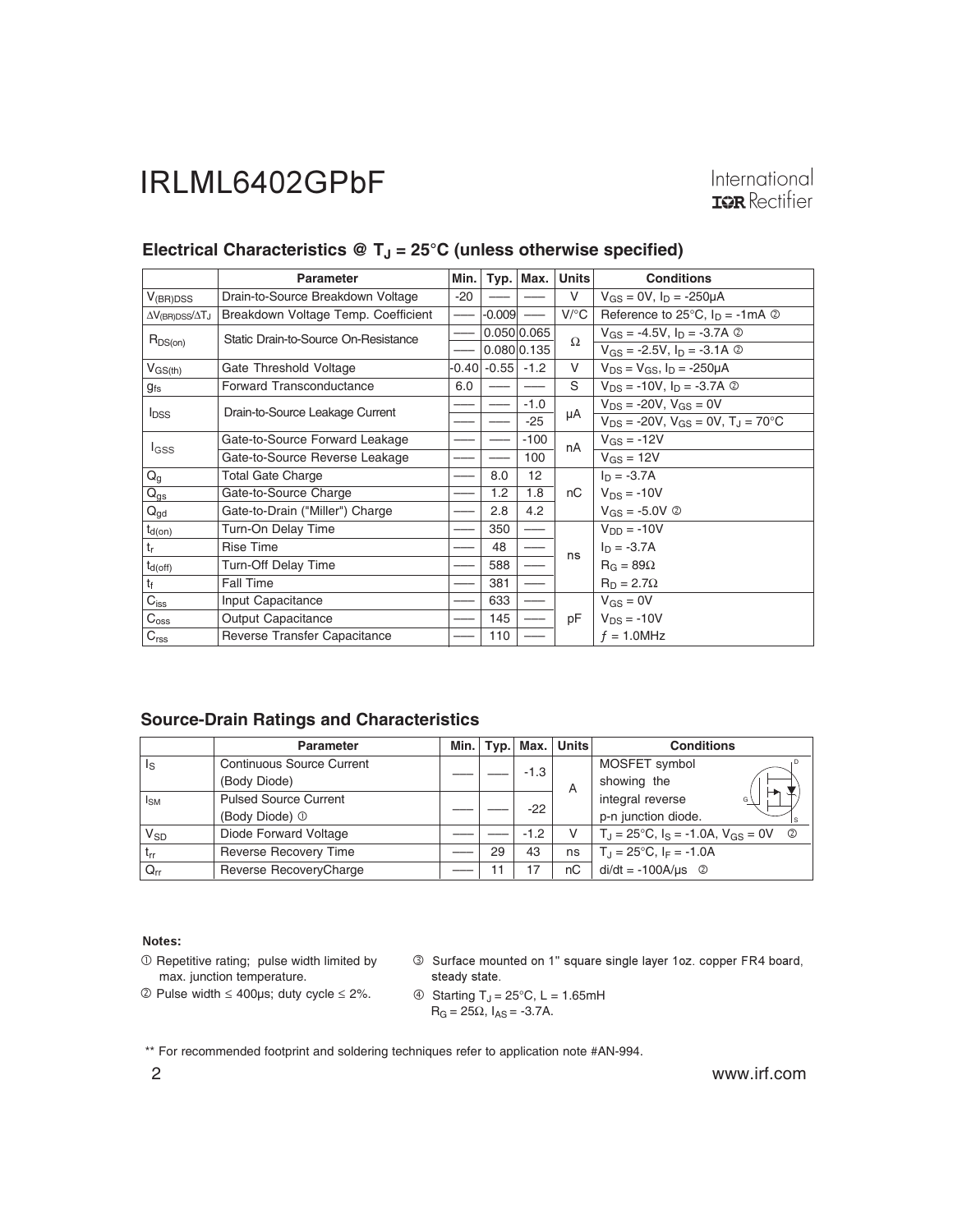International **IGR** Rectifier

## IRLML6402GPbF



**Fig 1.** Typical Output Characteristics **Fig 2.** Typical Output Characteristics





**Fig 3.** Typical Transfer Characteristics



**Fig 4.** Normalized On-Resistance Vs. Temperature

www.irf.com 3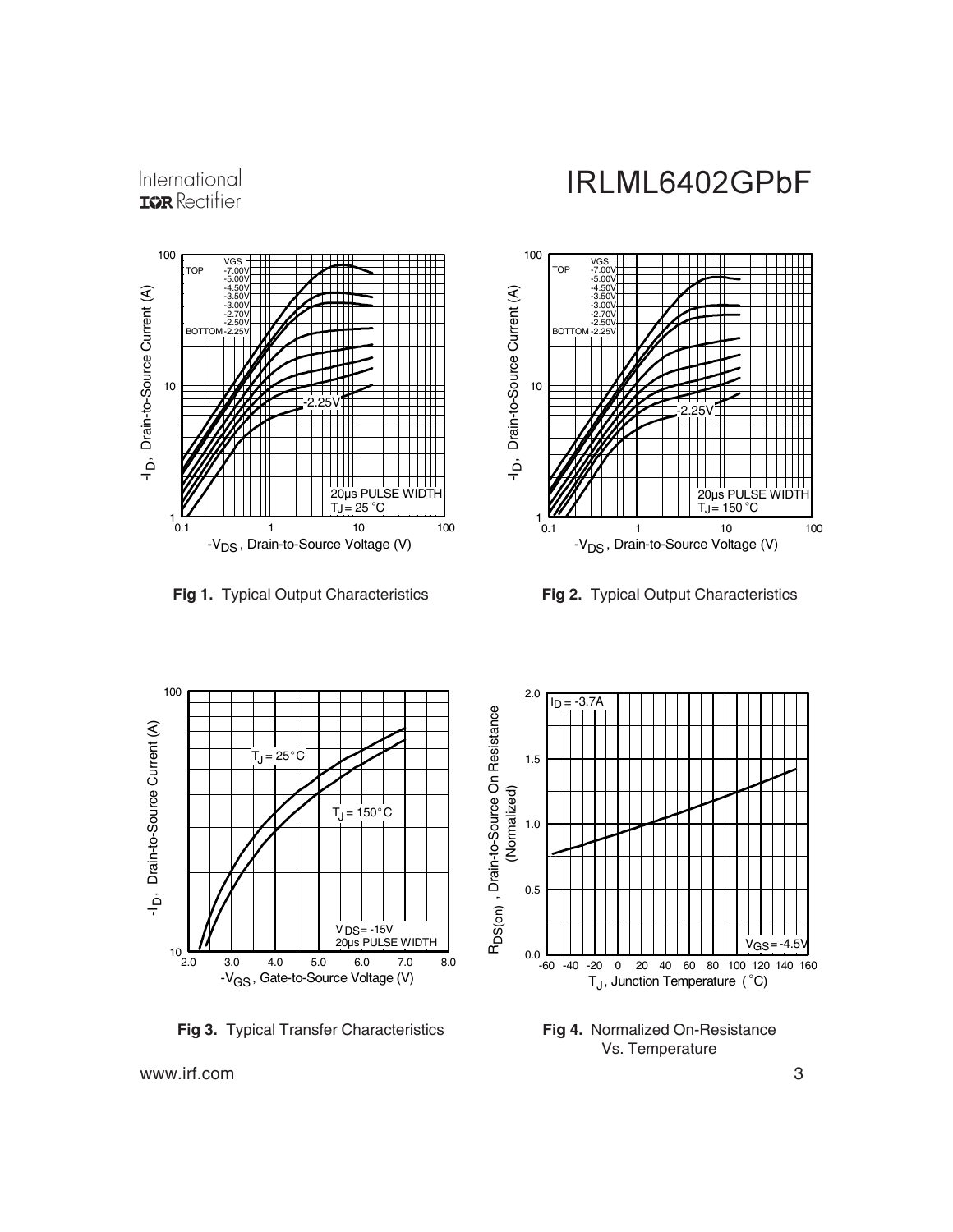International **IOR** Rectifier



**Fig 8.** Maximum Safe Operating Area

4 www.irf.com

Forward Voltage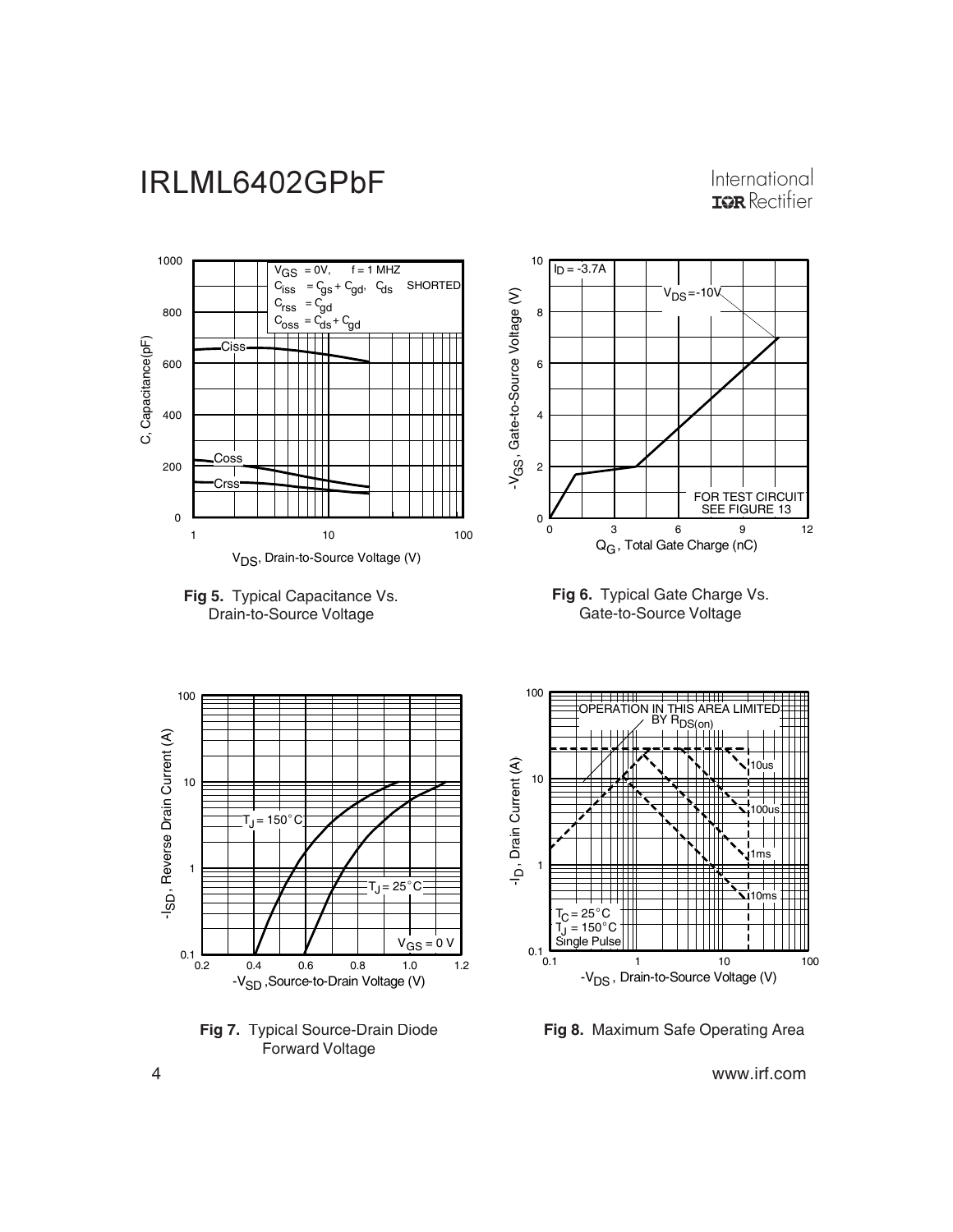

**Fig 11.** Maximum Effective Transient Thermal Impedance, Junction-to-Ambient

www.irf.com 5

International **IGR** Rectifier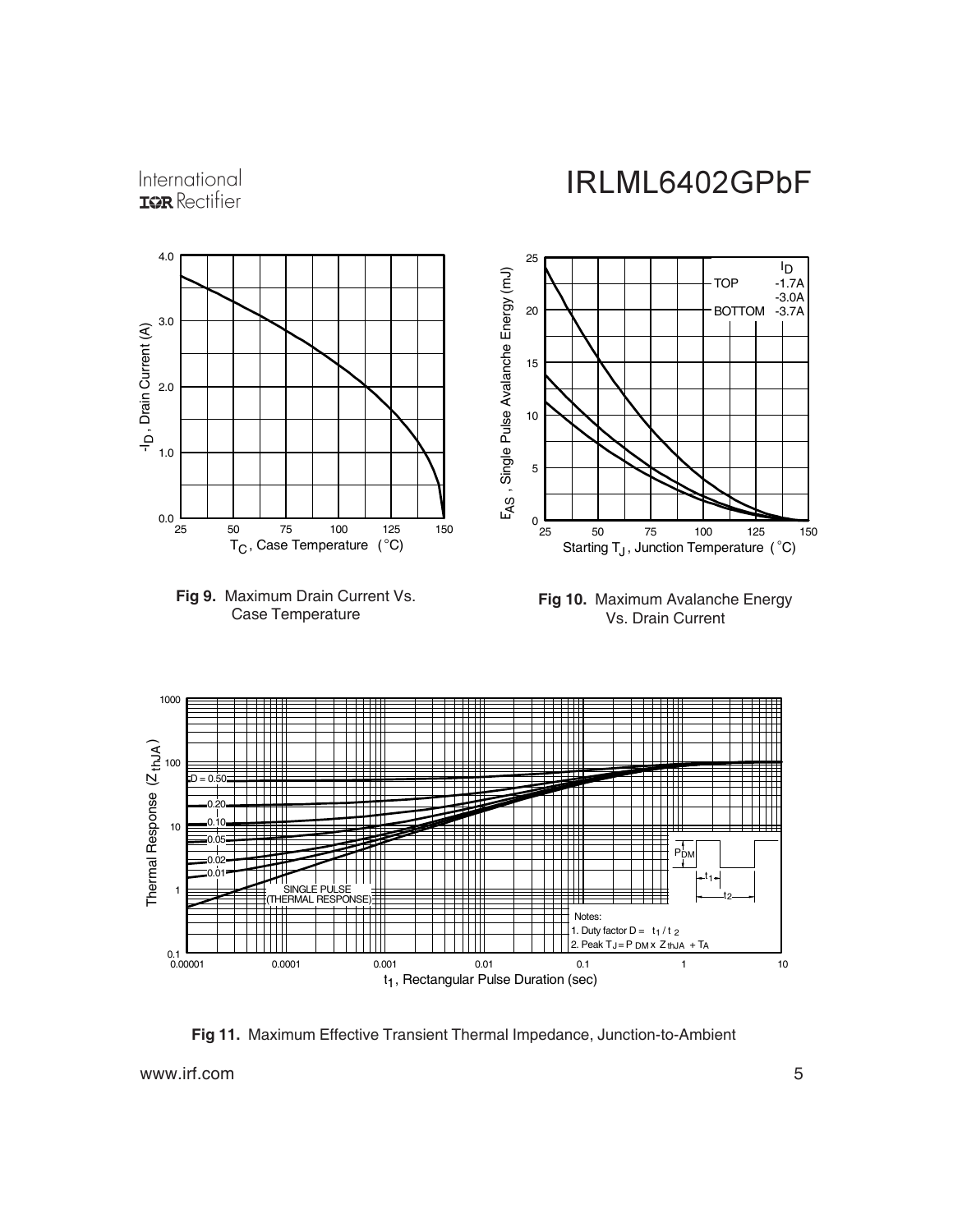# International<br>Tar Rectifier





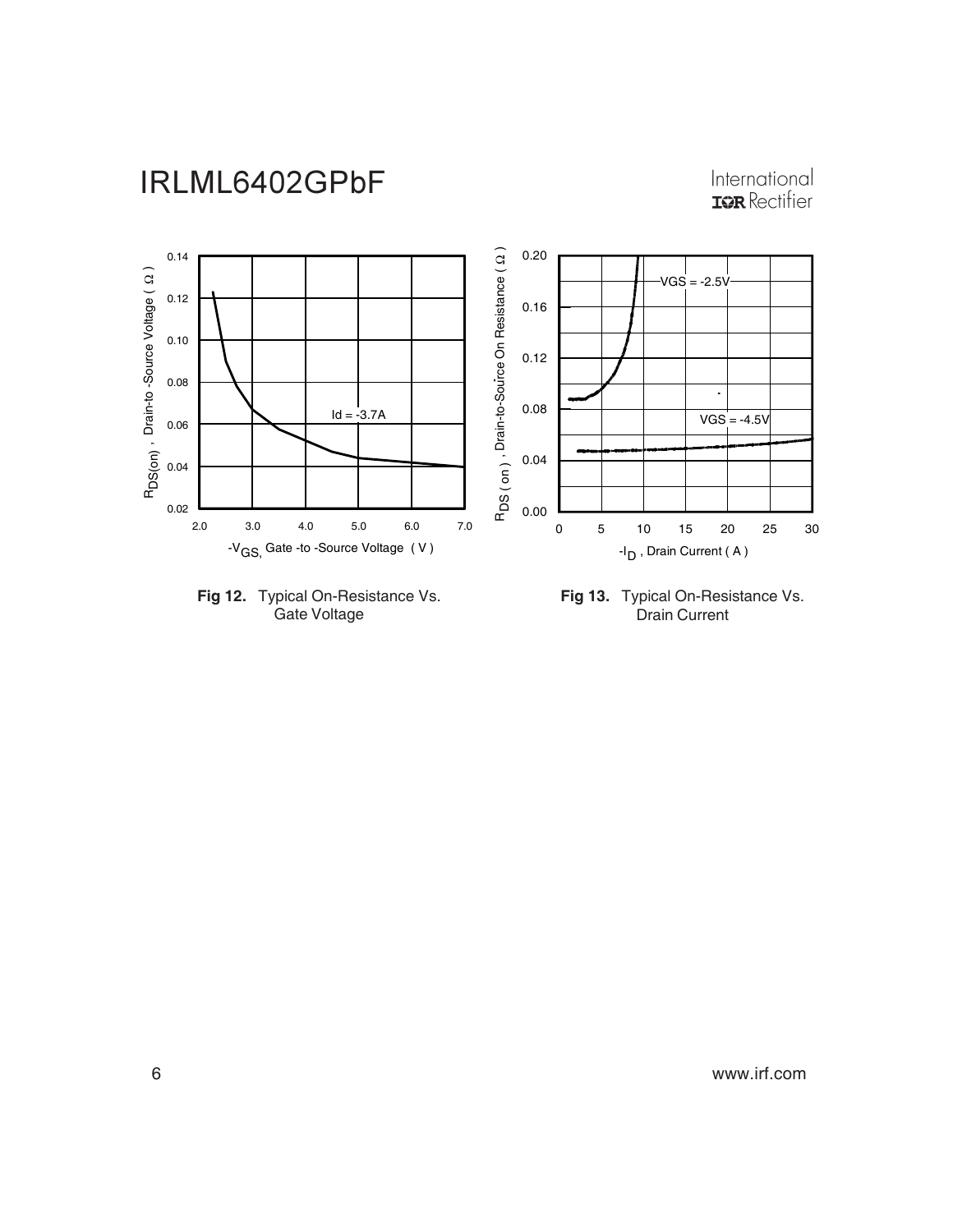International **IOR** Rectifier

# IRLML6402GPbF

#### Micro3 (SOT-23) (Lead-Free) Package Outline

Dimensions are shown in millimeters (inches)



0.972

0.802

1.900

**Recommended Footprint**

| <b>DIMENSIONS</b> |                    |      |               |       |  |  |
|-------------------|--------------------|------|---------------|-------|--|--|
| <b>SYMBOL</b>     | <b>MILLIMETERS</b> |      | <b>INCHES</b> |       |  |  |
|                   | <b>MIN</b>         | MAX  | <b>MIN</b>    | MAX   |  |  |
| А                 | 0.89               | 1.12 | 0.035         | 0.044 |  |  |
| A1                | 0.01               | 0.10 | 0.0004        | 0.004 |  |  |
| A2                | 0.88               | 1.02 | 0.035         | 0.040 |  |  |
| b                 | 0.30               | 0.50 | 0.012         | 0.020 |  |  |
| C                 | 0.08               | 0.20 | 0.003         | 0.008 |  |  |
| D                 | 2.80               | 3.04 | 0.110         | 0.120 |  |  |
| E                 | 2.10               | 2.64 | 0.083         | 0.104 |  |  |
| E <sub>1</sub>    | 1.20               | 1.40 | 0.047         | 0.055 |  |  |
| e                 | 0.95               | BSC  | 0.037         | BSC   |  |  |
| e1                | 1.90               | BSC  | 0.075         | BSC   |  |  |
| L                 | 0.40               | 0.60 | 0.016         | 0.024 |  |  |
| L1                | 0.54               | REF  | 0.021         | REF   |  |  |
| L <sub>2</sub>    | 0.25               | BSC  | 0.010         | BSC   |  |  |
| θ                 | 0                  | 8    | 0             | 8     |  |  |

**NOTES:**

c

1. DIMENSIONING & TOLERANCING PER ANSI Y14.5M-1994<br>2. DIMENSIONS ARE SHOWN IN MILLIMETERS (INCHES).<br>3. DIMENSIONS ARE SHOWN IN MILLIMETERS (INCHES).<br>ĜADATUM PLANE H IS LOCATED AT THE MOLD PARTING LINE.<br>ĜADATUM A AND B TO B

NOT INCLUDE MOLD PROTRUSIONS OR INTERLEAD FLASH. MOLD PROTRUSIONS<br>OR INTERLEAD FLASH SHALL NOT EXCEED 0.25 MM [0.010 INCH] PER SIDE.<br>20 DIMENSION L IS THE LEAD LENGTH FOR SOLDERING TO A SUBSTRATE.<br>8. OUTLINE CONFORMS TO JE

#### Micro3 (SOT-23 / TO-236AB) Part Marking Information

0.950 2.742



www.irf.com 7 **Note: For the most current drawing please refer to IR website at http://www.irf.com/package**